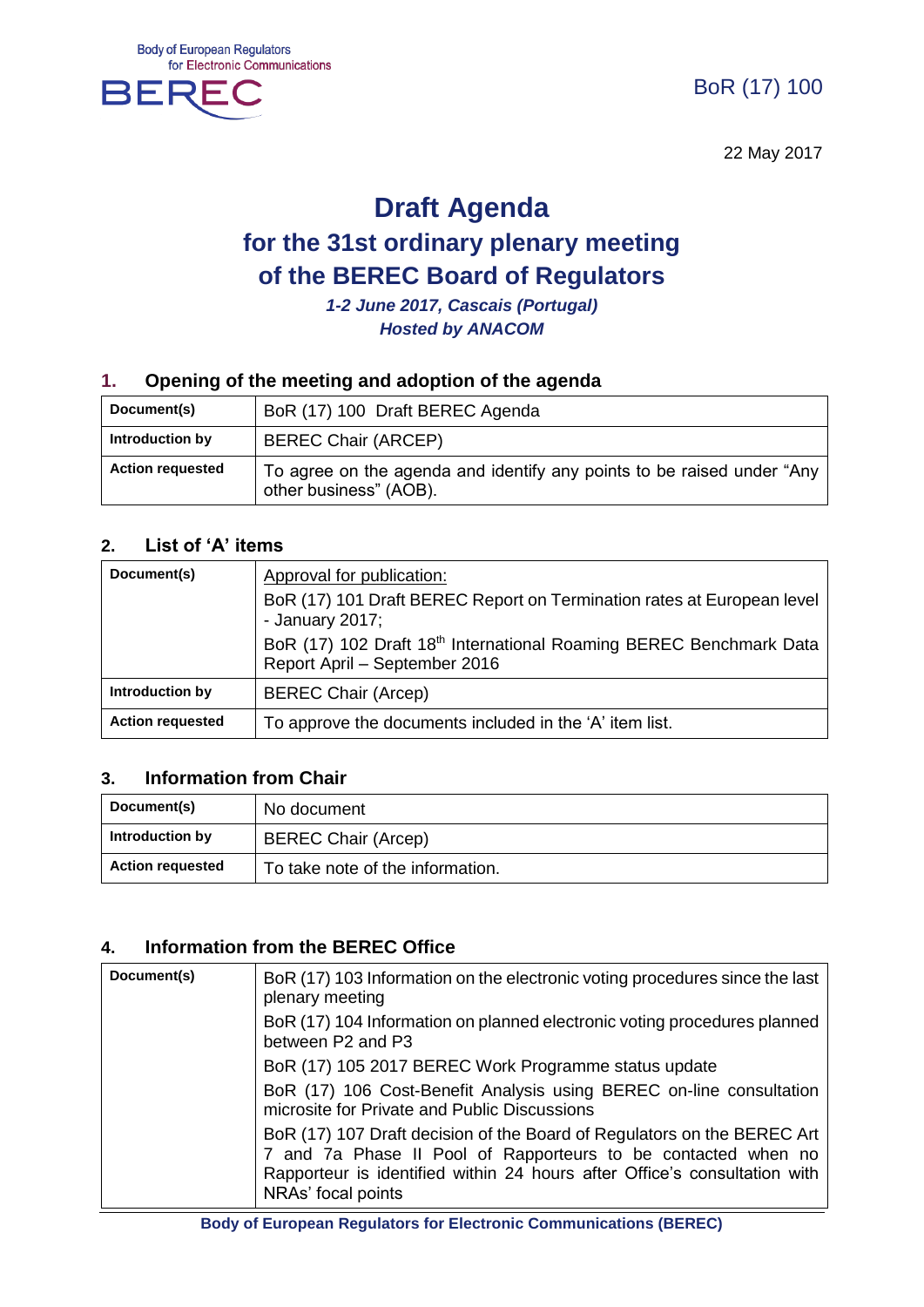| <b>Introduction by</b>  | <b>BEREC Office Representatives</b>                                                 |
|-------------------------|-------------------------------------------------------------------------------------|
| <b>Action requested</b> | To take note of the information and approve the draft decision for internal<br>use. |

# **5. Information from the Commission**

| Document(s)             | No documents                     |
|-------------------------|----------------------------------|
| Introduction by         | <b>Commission Representative</b> |
| <b>Action requested</b> | To take note of the information. |

# **6. BEREC Annual Activity Reports 2016**

| Document(s)             | BoR (17) 108 Draft BEREC Annual Reports - 2016 |
|-------------------------|------------------------------------------------|
| Introduction by         | BEREC Chair for 2016 (BNetzA)                  |
| <b>Action requested</b> | To approve for publication.                    |

# **7. BEREC Medium-Term strategy 2018-2020**

| Document(s)             | BoR (17) 109 Draft BEREC Strategy 2018-2020                                                                                              |
|-------------------------|------------------------------------------------------------------------------------------------------------------------------------------|
|                         | BoR (17) 110 Draft BEREC Report on the outcome of the consultation on<br>the Draft BEREC Medium Term Strategy for 2018-2020              |
| Introduction by         | Chair of Ad hoc EWG on BEREC Mid-term Strategy 2018-2020 (PTS)                                                                           |
| <b>Action requested</b> | To discuss and approve the draft Medium-Term strategy 2018-2020 for<br>public consultation and approve the draft report for publication. |

## **8. Next Generation Networks**

| Document(s)             | BoR (17) 111 Draft BEREC Report on IP-Interconnection practices in the<br><b>Context of Net Neutrality</b> |
|-------------------------|------------------------------------------------------------------------------------------------------------|
| Introduction by         | NGN EWG Co-Chair (BNetzA)                                                                                  |
| <b>Action requested</b> | To approve for public consultation.                                                                        |

# **9. Net Neutrality**

# **9.1. Oral update on Study on Net Neutrality**

| Document(s)             | No document                                  |
|-------------------------|----------------------------------------------|
| Introduction by         | Representative of Analysys Mason             |
| <b>Action requested</b> | To discuss and take note of the information. |

# **9.2. BEREC Report on Net Neutrality Regulatory Assessment Methodology**

| Document(s)             | BoR (17) 112 Draft Net Neutrality Regulatory Assessment Methodology |
|-------------------------|---------------------------------------------------------------------|
| Introduction by         | NN EWG Co-Chairs (Nkom/ACM)                                         |
| <b>Action requested</b> | To discuss and approve for public consultation.                     |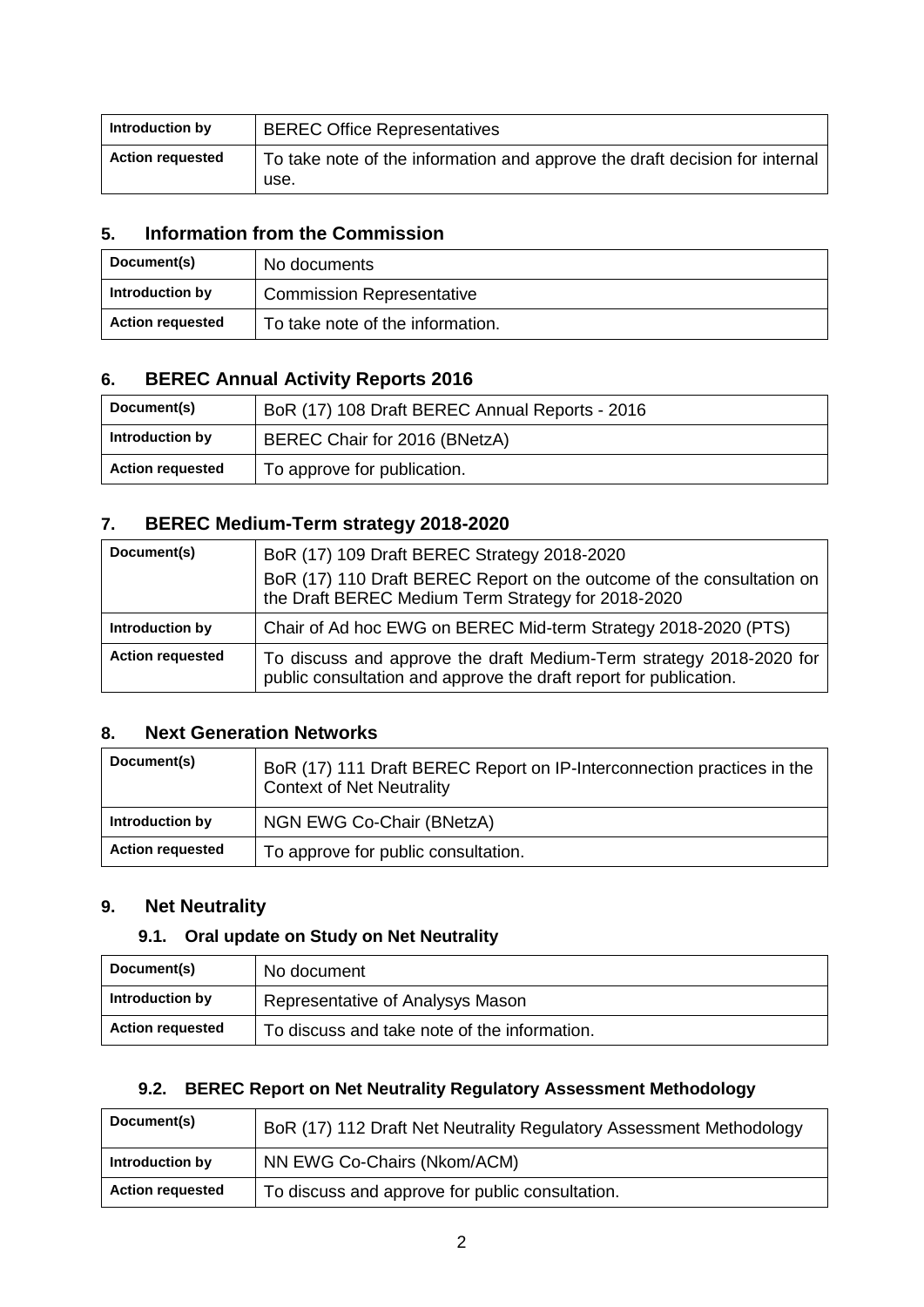#### **9.3. BEREC Net neutrality measurement tool specification**

| Document(s)             | BoR (17) 113 Draft Net neutrality measurement tool specification |
|-------------------------|------------------------------------------------------------------|
| Introduction by         | NN EWG Co-Chairs (Nkom/ACM)                                      |
| <b>Action requested</b> | To discuss and take note of the information.                     |

#### **9.4. Oral update on Net Neutrality Implementation and Supervision work streams**

| Document(s)             | No document                      |
|-------------------------|----------------------------------|
| Introduction by         | NN EWG Co-Chairs (Nkom/ACM)      |
| <b>Action requested</b> | To take note of the information. |

## **10. Regulatory Framework – Oral up-date on the technical analyses in the context of the Regulatory Framework review**

| Document(s)             | No document                                  |
|-------------------------|----------------------------------------------|
| Introduction by         | RF EWG Co-Chairs (AGCOM/NMHH)                |
| <b>Action requested</b> | To discuss and take note of the information. |

#### **11. Roaming**

#### **11.1. Exchange of views between NRAs on national experiences related to the implementation of the roaming regulation**

| Document(s)             | No document                                  |
|-------------------------|----------------------------------------------|
| Introduction by         | Representatives of NRAs                      |
| <b>Action requested</b> | To discuss and take note of the information. |

#### **11.2. BEREC Guidelines on the application of Article 3 - Wholesale Roaming Access - of the Roaming Regulation**

| Document(s)             | BoR (17) 114 Draft BEREC Guidelines on the application of Article 3 of<br>Regulation (EU) No 531/2012, as amended by Regulation (EU) 2015/2120<br>and by Regulation (EU) 2017/ xxxx (Wholesale Roaming Guidelines) |
|-------------------------|--------------------------------------------------------------------------------------------------------------------------------------------------------------------------------------------------------------------|
| Introduction by         | Roaming/Mobile EWG Co-Chair (RTR/CNMC)                                                                                                                                                                             |
| <b>Action requested</b> | To approve for publication.                                                                                                                                                                                        |

## **11.3. Oral up-date on the EWG ongoing work on roaming**

| Document(s)             | No document                             |
|-------------------------|-----------------------------------------|
| Introduction by         | Roaming/Mobile EWG Co-Chairs (RTR/CNMC) |
| <b>Action requested</b> | To take note of the information.        |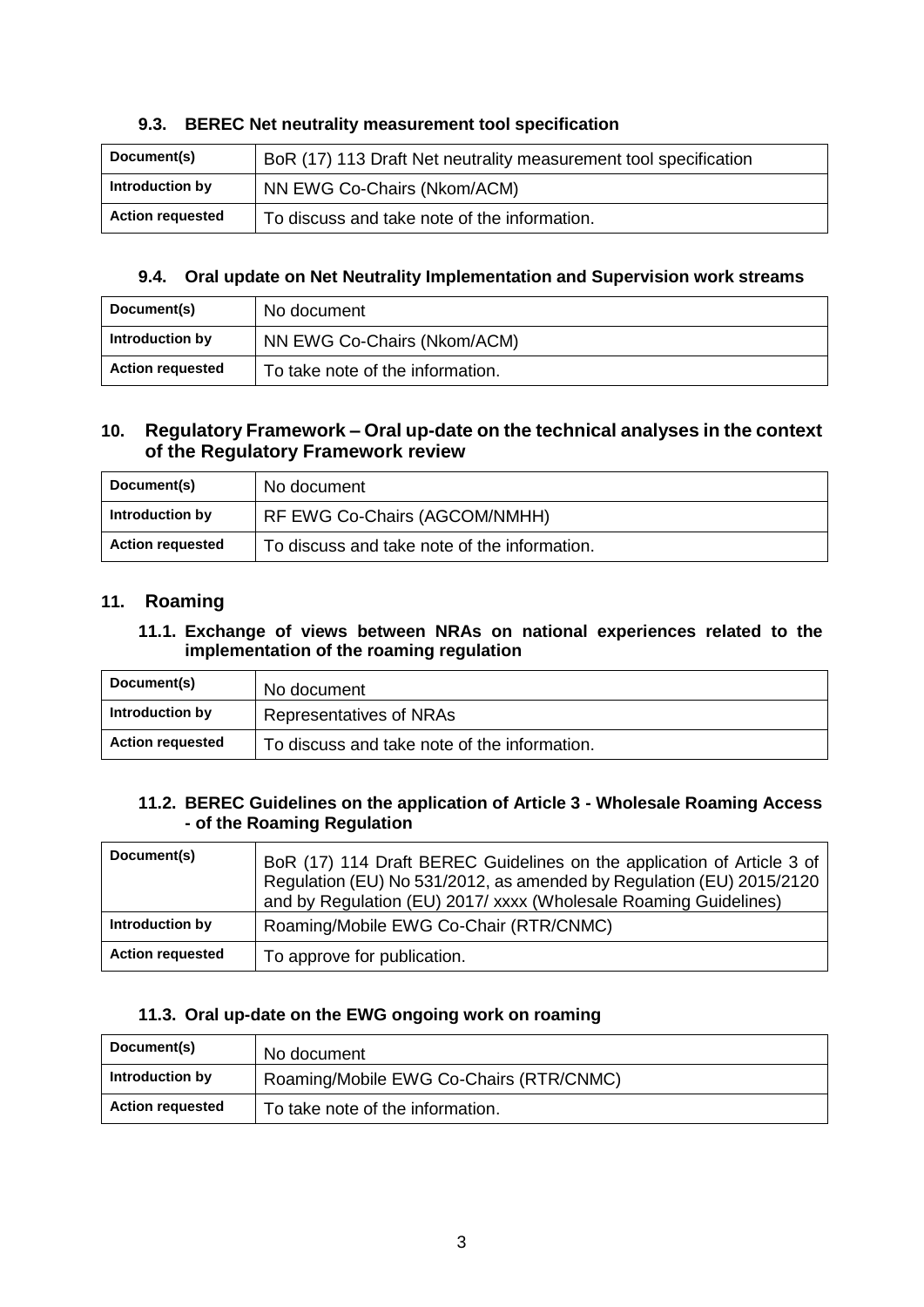# **12. Market and Economic Analysis**

## **12.1. BEREC response to the public consultation from the EC on the update of the SMP guidelines**

| Document(s)             | BoR (17) 115 Draft BEREC response to the public consultation from the<br>EC on the update of the SMP Guidelines |
|-------------------------|-----------------------------------------------------------------------------------------------------------------|
| Introduction by         | MEA EWG Co-Chair (CNMC/Arcep)                                                                                   |
| <b>Action requested</b> | To discuss and approve for publication and submission to the EC.                                                |

#### **12.2. Oral up-date on the content markets and devices work stream and other MEA EWG work streams**

| Document(s)             | No documents                     |
|-------------------------|----------------------------------|
| Introduction by         | MEA EWG Co-Chair (CNMC/Arcep)    |
| <b>Action requested</b> | To take note of the information. |

#### **13. Outline of BEREC Work Programme 2018**

| Document(s)             | BoR (17) 116 Outline of BEREC Work Programme 2018 |
|-------------------------|---------------------------------------------------|
| Introduction by         | Incoming BEREC Chair (RTR)                        |
| <b>Action requested</b> | To discuss and take decisions on the next steps.  |

## **14. Benchmarking – oral up-date on the discussions with the European Commission and Eurostat about the collection and standardisation of statistical and market information on OTT services**

| Document(s)             | No document                                |
|-------------------------|--------------------------------------------|
| Introduction by         | Benchmarking EWG Co-Chairs (ComReg/ANACOM) |
| <b>Action requested</b> | To take note of the information.           |

## **15. BEREC International cooperation (including MoUs)**

| Document(s)             | No document                                                                                                                                      |
|-------------------------|--------------------------------------------------------------------------------------------------------------------------------------------------|
| Introduction by         | BEREC Vice-Chair responsible for international cooperation (CNMC) and<br>BEREC Vice-Chair responsible for mini-board study trip to India (Ofcom) |
| <b>Action requested</b> | To take note of the information and approve the way forward on the MoUs.                                                                         |

## **16. 5 th BEREC Stakeholder Forum – oral update**

| Document(s)             | BoR (17) 118 Draft Agenda for 5 <sup>th</sup> BEREC Stakeholder Forum meeting |
|-------------------------|-------------------------------------------------------------------------------|
| Introduction by         | BEREC Vice-Chair (Ofcom)                                                      |
| <b>Action requested</b> | To take note of the information.                                              |